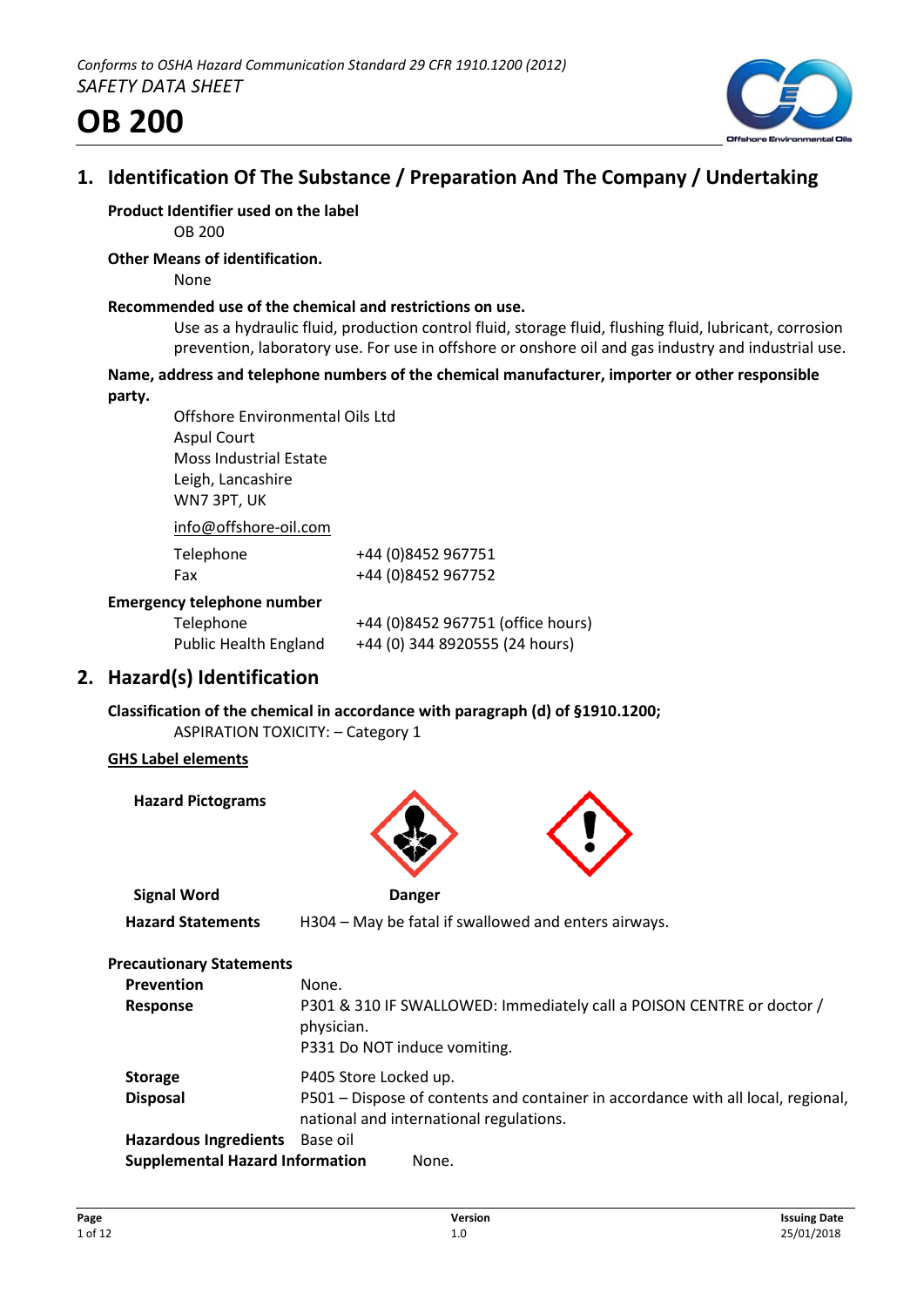

#### **Hazards not otherwise classified.**

#### **Physical-Chemical Properties**

Contaminated surfaces may be extremely slippery.

#### **High Pressure Applications**

Injections through the skin as a result of contact with the product at high pressures constitute a major medical emergency. See notes to physician in section 4 of this safety data sheet.

# **3. Composition / Information On Ingredients**

#### **Mixture**

| <b>Ingredient Name</b> | <b>Identifiers</b> | Conc. (%) | <b>Classification</b>               | Tvpe        |
|------------------------|--------------------|-----------|-------------------------------------|-------------|
| Base Oil               | Confidential       | 60 - 70%  | ASPIRATION TOXICITY: $-$ Category 1 | $(1)$ $(2)$ |

#### Type

[1] Substance classified with a health or environmental hazard.

[2] Substance with a workplace exposure limit.

See section 8 for Occupational Exposure Limits, if available.

See sections 11 and 12 for more detailed information on health effects, symptoms and environmental hazards.

### **4. First Aid Measures**

### **Description of first aid measures**

#### **General Advice**

Seek medical advice if irritation or symptoms persist and show this safety data sheet.

#### **Skin contact**

Wash off immediately with plenty of soap and water. Remove contaminated clothing. Seek medical attention if irritation or symptoms persist.

#### **Eye contact**

Rinse immediately with plenty of water for 15 minutes holding the eyelids open. Seek medical attention if irritation or symptoms persist.

#### **Inhalation**

If inhalation of fumes, mists or vapours causes irritation to the throat, nose or coughing, remove person to fresh air. Obtain medical advice if symptoms persist.

#### **Ingestion**

If contamination of mouth occurs, wash it out thoroughly with water. Do NOT induce vomiting. Never give anything to an unconscious person. If swallowed, seek medical advice immediately and show this container or label.

### **Protection of First Aiders**

No action should be taken without suitable training or which involves any personal risk.

### **Most important symptoms and effects, both acute and delayed**

See section 11 for detailed information on health effects and symptoms.

### **Indication of any immediate medical attention and special treatment needed**

If swallowed, seek medical advice immediately and show this container or label.

### **High Pressure Applications**

Injections through the skin due to contact with the product at high pressure constitute a major medical emergency. Injuries may not appear serious immediately, but within a few hours tissue can become discoloured, swollen, and painful with extensive subcutaneous necrosis. Surgical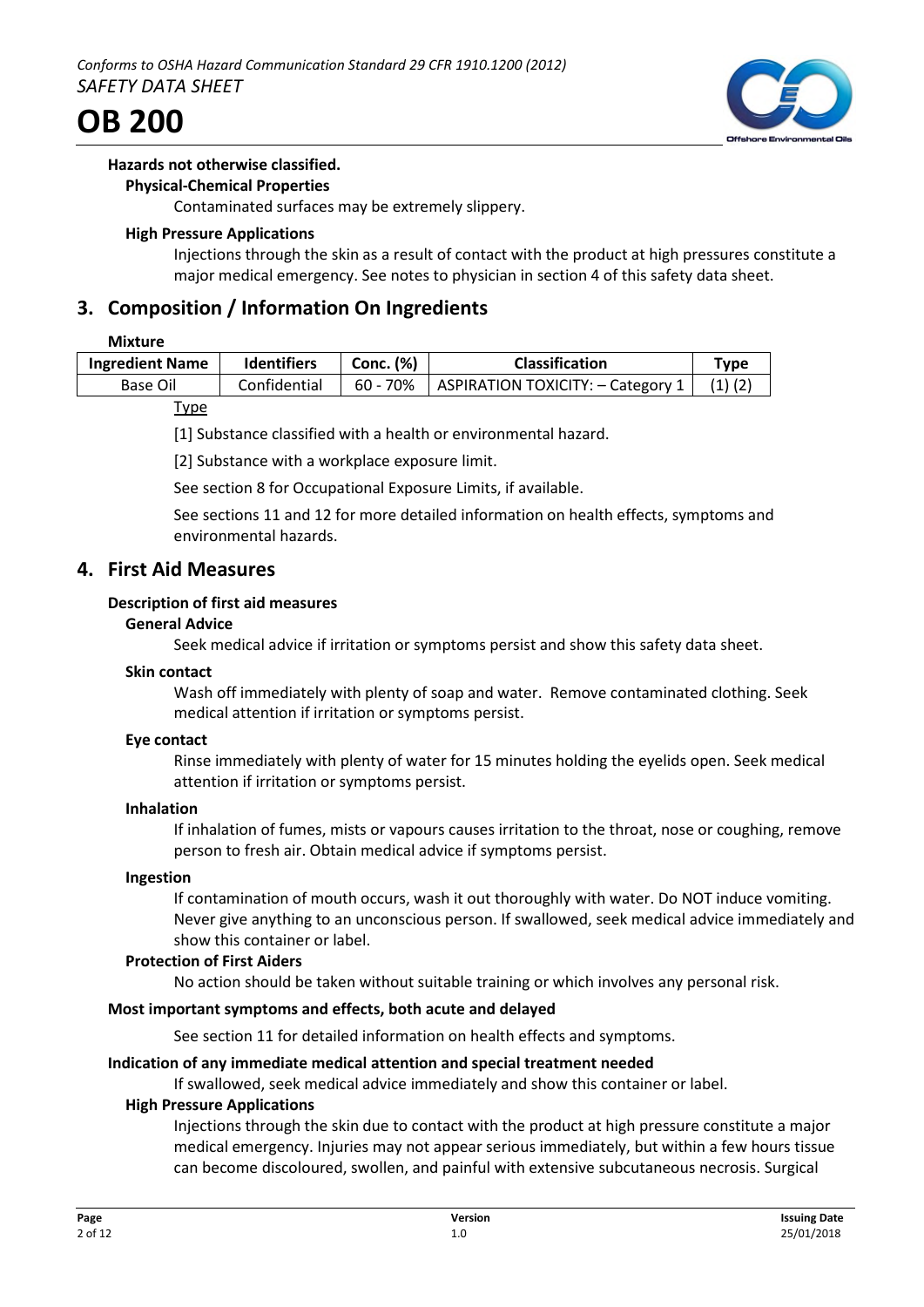

exploration should be undertaken without delay. Extensive and thorough debridement of the wound and underlying tissue is necessary to minimise tissue loss and to limit or prevent permanent damage. It should be noted that high pressure may force the product a considerable distance along tissue planes.

## **5. Fire Fighting Measures**

#### **Extinguishing media**

#### **Suitable extinguishing media**

Use extinguishing media appropriate to the surrounding fire conditions: Carbon Dioxide (CO2), dry chemical, foam, water fog.

#### **Unsuitable extinguishing media**

Do not use solid water stream as it may scatter and spread fire.

#### **Special Hazards arising from the chemical**

#### **Hazardous Combustion Products**

Burning produces irritating, toxic and obnoxious fumes including carbon and nitrogen oxides.

#### **Special Protective Equipment and precautions for fire-fighters.**

Promptly isolate the scene by removing all persons from the incidents vicinity if there is a fire, No action should be taken involving personal risk or without suitable training. Use water spray to cool unopened containers.

Fire fighters should wear appropriate protective equipment and self-contained breathing apparatus (SCBA) with a full face piece operating in positive pressure mode and full turnout gear.

### **6. Accidental Release Measures**

### **Personal precautions, protective equipment and emergency procedures**

#### **For Non-Emergency Personnel**

Contact emergency personnel. No action should be taken without suitable training or involving personal risk. Evacuate surrounding areas and keep unnecessary and unprotected personnel from entering. Ensure adequate ventilation of the working area. Wear suitable protective equipment. Contaminated surfaces will be extremely slippery. Remove all sources of ignition. Do not breathe vapour or mist. Do not touch or walk through spilt material.

#### **For Emergency Responders**

Wear a suitable chemical protective suit, gloves and chemical boots. See also information in "For non-emergency personnel".

#### **Environmental precautions**

Avoid dispersal of spilt and runoff and contact with soil, drains, sewers or waterways. Prevent further spillage if safe. Inform the relevant authorities if the product has caused environmental pollution (sewers, waterways, soil).

#### **Methods and material for containment and cleaning up**

#### **Small Spill**

Stop leak if possible without risk. Move containers from the spill area. Absorb with inert, absorbent material, transfer to suitable, labelled containers for disposal. Dispose of via a licensed water disposal contractor.

#### **Large Spill**

Contact emergency personnel immediately. Stop leak if possible without risk. Move containers from the spill area. Approach release from upwind. Prevent entry into sewers, water courses, basements and confined areas. Collect and contain spillage with non-combustible, absorbent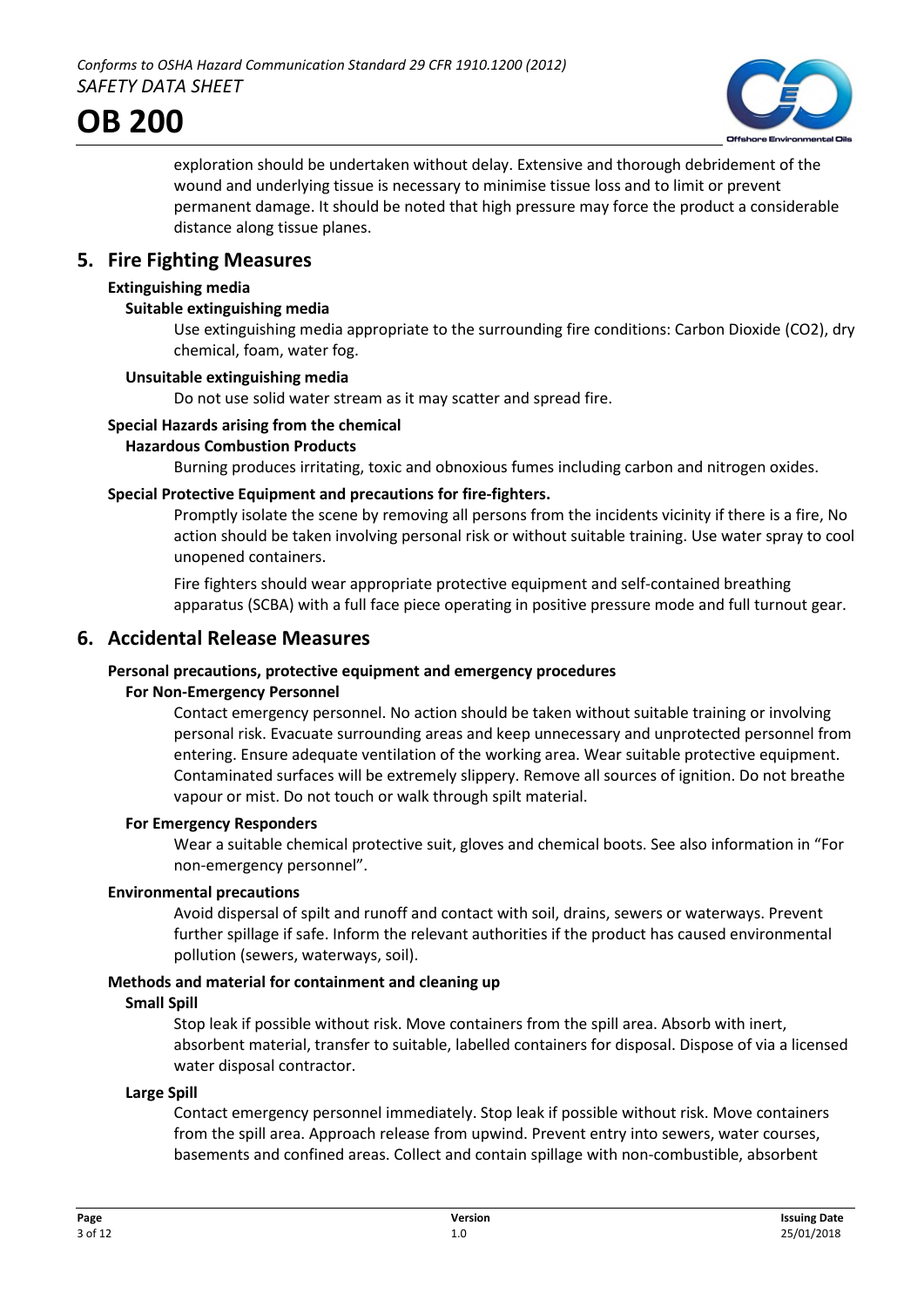

material e.g. sand, earth, vermiculite or diatomaceous earth and transfer to suitable, labelled containers for disposal. Dispose of via a licensed water disposal contractor.

#### **Reference to other sections**

For personal protective equipment refer to Section 8.

For disposal refer to Section 13.

## **7. Handling And Storage**

### **Precautions for safe handling**

#### **Advice for safe handling**

Wear suitable personal protective equipment. Avoid contact with eyes and skin and clothing. Avoid breathing vapours or spray mist. Keep in the original container or an approved alternative made from a compatible material and keep tightly closed when not in use. Do not reuse containers.

#### **Advice on General Occupational Hygiene**

Smoking, eating and drinking should be prohibited in areas where this material is handled, stored or processed. Wash thoroughly after use. Contaminated clothing and personal protective equipment should be removed before entering eating areas. Ensure that eyewash stations and chemical safety showers are close to the working location.

#### **Conditions for safe storage, including any incompatibilities**

Store in correctly labelled containers. Store in a cool, dry, well-ventilated area away from heat and direct sunlight. Keep containers tightly closed until ready for use. Where possible, design the installations in order to avoid accidental emissions of product (due to seal breakage, for example) onto hot casings or electrical contacts. Protect from moisture and frost. Store in accordance with local regulations, away from incompatible materials, and store locked up (see section 10).

#### **Specific end uses**

Refer to section 1.2 and exposure scenarios in annex if applicable.

# **8. Exposure Controls / Personal Protection**

| <b>8.1 Control Parameters</b>           |                                            |                                                                   |                    |
|-----------------------------------------|--------------------------------------------|-------------------------------------------------------------------|--------------------|
| <b>Exposure Limits.</b>                 |                                            |                                                                   |                    |
|                                         |                                            | US. OSHA Table Z-1 Limits for Air Contaminants (29 CFR 1910.1000) |                    |
| Component                               | Type                                       | Value                                                             | Form               |
| Base Oil                                | <b>TWA/PEL</b>                             | 5 mg/m $3$                                                        | Mist               |
| <b>US. ACGIH Threshold Limit Values</b> |                                            |                                                                   |                    |
| Component                               | <b>Type</b>                                | <b>Value</b>                                                      | Form               |
| Base Oil                                | TWA                                        | 5 mg/m <sup>3</sup>                                               | Inhalable Fraction |
|                                         | US. NIOSH Pocket Guide to Chemical Hazards |                                                                   |                    |
| <b>Component</b>                        | <b>Type</b>                                | <b>Value</b>                                                      | Form               |
| Base Oil                                | <b>STEL</b>                                | 10 mg/m <sup>3</sup>                                              | Mist               |
|                                         | TWA                                        | 5 mg/m <sup>3</sup>                                               | Mist               |
|                                         | IDLH                                       | 2500 mg/m <sup>3</sup>                                            | Mist               |
| <b>Derived No effect Level</b>          |                                            |                                                                   |                    |
| No DELs available.                      |                                            |                                                                   |                    |
|                                         | <b>Predicated No effect Concentration</b>  |                                                                   |                    |
|                                         | $N = N \Gamma C$ $L L$                     |                                                                   |                    |

No PNECs available.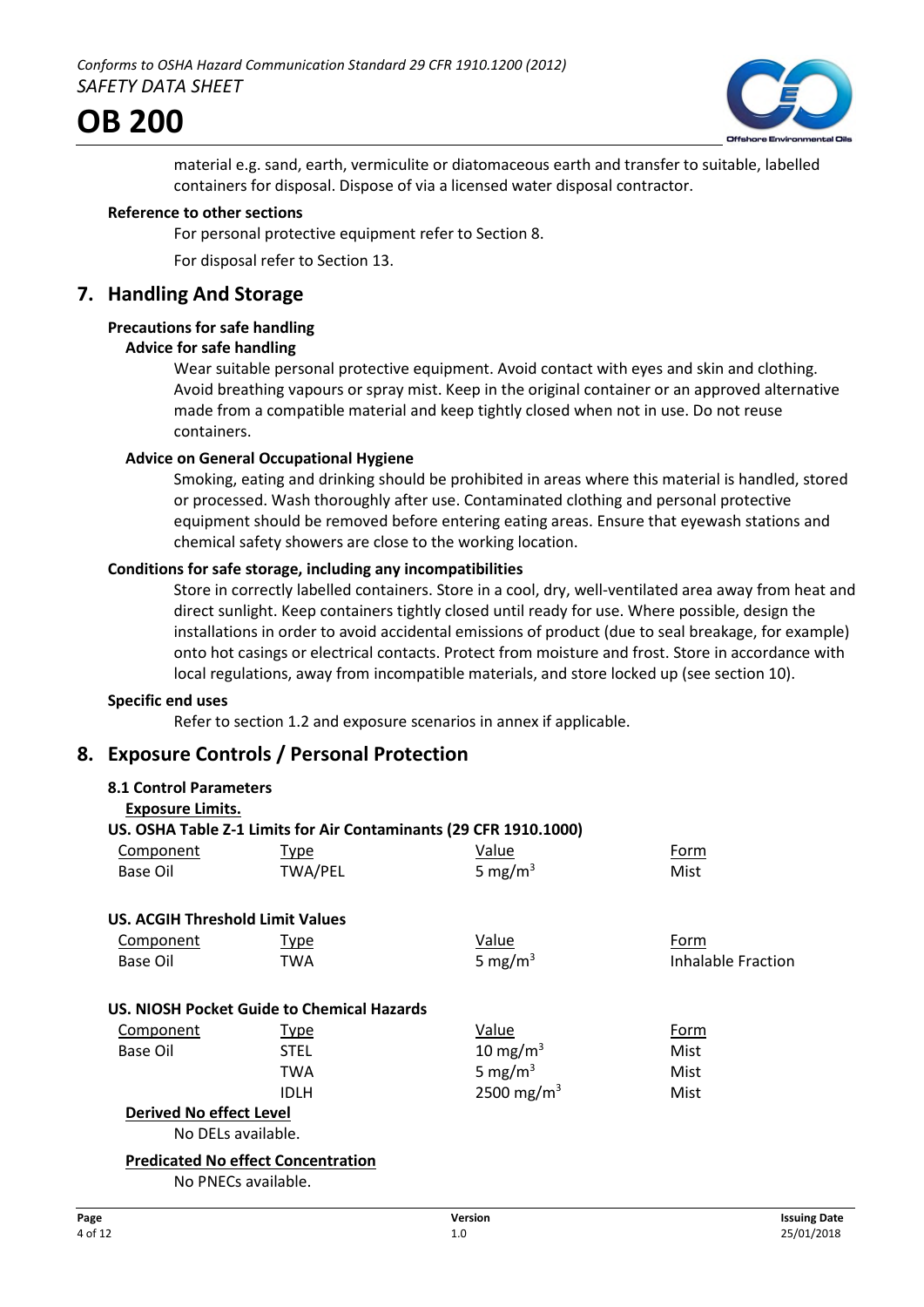

Activities involving chemicals should be assessed for their risk to health, to ensure exposure are adequately controlled. Personal protective equipment should be considered after other engineering control measures have been suitably evaluated. Personal protective equipment should conform to the appropriate standards, be kept in good condition and correctly maintained and be suitable for use. Your supplier of personal protective equipment should be consulted for advice on selection and appropriate standards. For further information your national organisation for standards should be contacted.

### **Environmental exposure controls.**

Emission from ventilation or work process equipment should be checked to ensure they comply with the requirements of environmental protection legislation. In some cases, fume scrubbers filters or engineering modifications to the process equipment will be necessary to reduce emissions to acceptable levels below their respective threshold limit value.

#### **Individual Protection Measures such as personal protective equipment.**

#### **Eye / Face Protection**

Safety glasses with side shields are considered minimum protection.

#### **Respiratory protection**

Avoid inhalation of mists, fumes or vapour generated in use. In case of insufficient ventilation, use suitable respiratory equipment.

#### **Skin Protection**

#### **Hand protection**

Wear chemical resistant gloves. Nitrile gloves with a minimum thickness of 0.4mm are recommended. Most gloves provide only a short time of protection before they should be discarded and replaced. Gloves should be chosen in consultation with the supplier / manufacturer and with a full assessment of the working conditions. This information does not replace suitability tests since glove protection varies depending on the conditions under which the product is used.

#### **Body Protection**

Use of protective clothing is good industrial practice. Personal protective equipment for the body should be selected based on the task being performed. Cotton or polyester/cotton overalls will only provide protection against light superficial contamination that does not soak through to the skin. Overalls should be washed regularly. When the risk of exposure is high (e.g. if cleaning spillages or when at risk of splashing), chemical resistant aprons and or imperious chemical suits and boots will be required.

### **Environmental Exposure Controls**

Emission from ventilation or work process equipment should be checked to ensure they comply with the requirements of environmental protection legislation. In some cases, fume scrubbers filters or engineering modifications to the process equipment will be necessary to reduce emissions to acceptable levels below their respective threshold limit value.

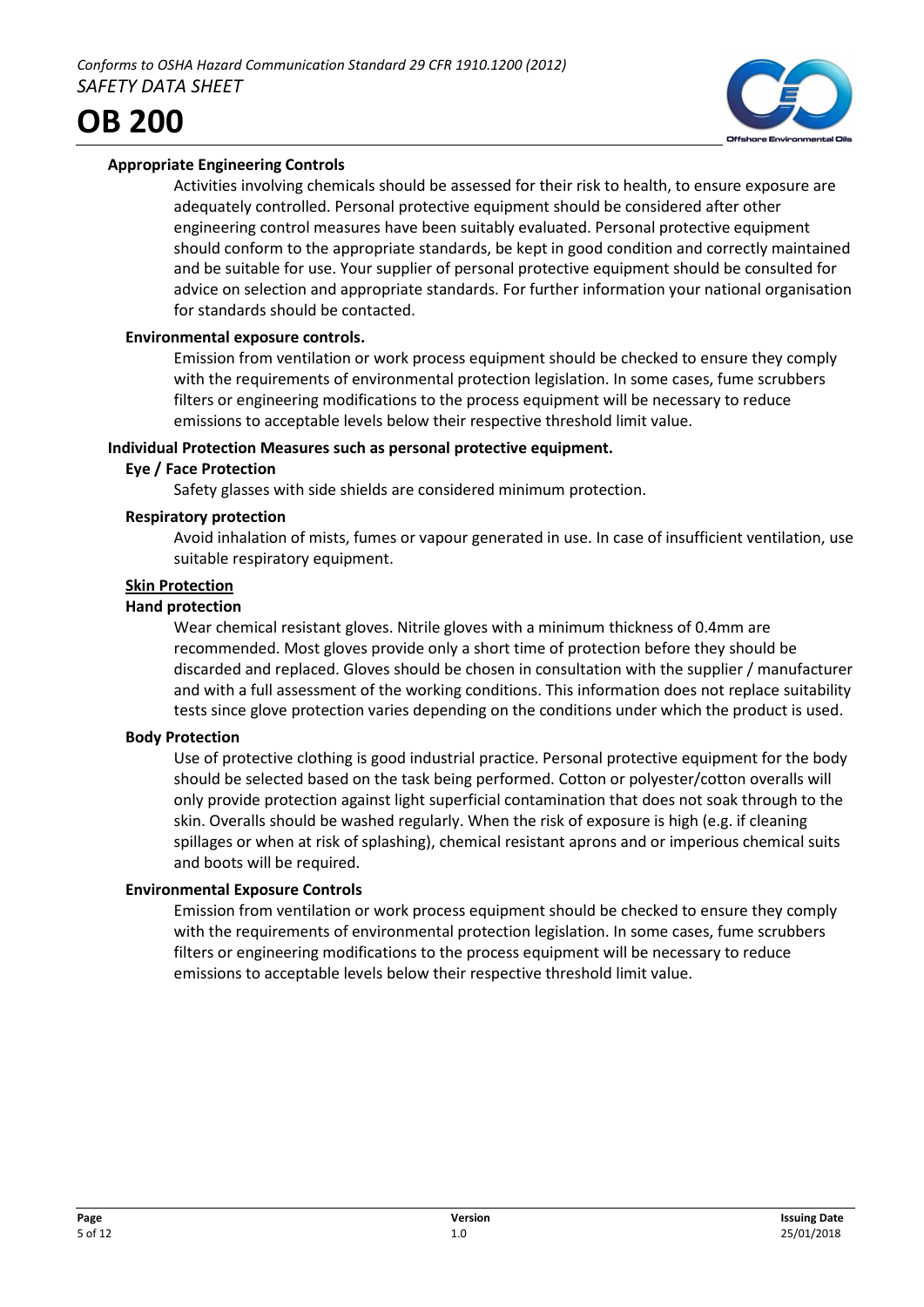# **9. Physical And Chemical Properties**

#### **Information on basic physical and chemical properties**

| (a) Appearance                              | Liquid                                |
|---------------------------------------------|---------------------------------------|
| (b) Odour                                   | Bland                                 |
| (c) Odour Threshold                         | No data available                     |
| $(d)$ pH                                    | Not applicable                        |
| (e) Melting / freezing point                | $< -30^{\circ}$ C                     |
| (f) Initial boiling point and boiling range | >220 °C                               |
| (g) Flash Point                             | No data available                     |
| (h) Evaporation rate                        | No data available                     |
| (i) Flammability (solid, gas)               | No data available                     |
| (j) Upper / Lower Explosion Limit           | No data available                     |
| (k) Vapour Pressure                         | <1 mmHg at 20 °C                      |
| (I) Vapour density                          | No data available                     |
| (m) Relative density                        | 0.85 – 0.86 gcm <sup>-3</sup> @ 20 °C |
| (n) Water solubility                        | Insoluble.                            |
| (o) Partition coefficient                   | Not suitable for measurement          |
| n-octanol / water                           |                                       |
| (p) Auto ignition temperature.              | No data available                     |
| (q) Decomposition temperature               | No data available                     |
| (r) Viscosity                               | 9 cst @ 40 °C                         |
| (s) Explosive properties                    | No data available                     |
| (t) Oxidising properties                    | No data available                     |
|                                             |                                       |

### **9.2 Other information**

No additional information.

### **10. Stability And Reactivity**

#### **Reactivity**

No data available.

#### **Chemical Stability**

Stable under normal operating conditions.

#### **Possibility of hazardous reactions**

None expected under normal operating conditions.

#### **Conditions to avoid**

No specific data.

#### **Incompatible materials**

No data available.

#### **Hazardous decomposition products**

Stable under normal conditions. Decomposition products may include carbon and nitrogen oxides.

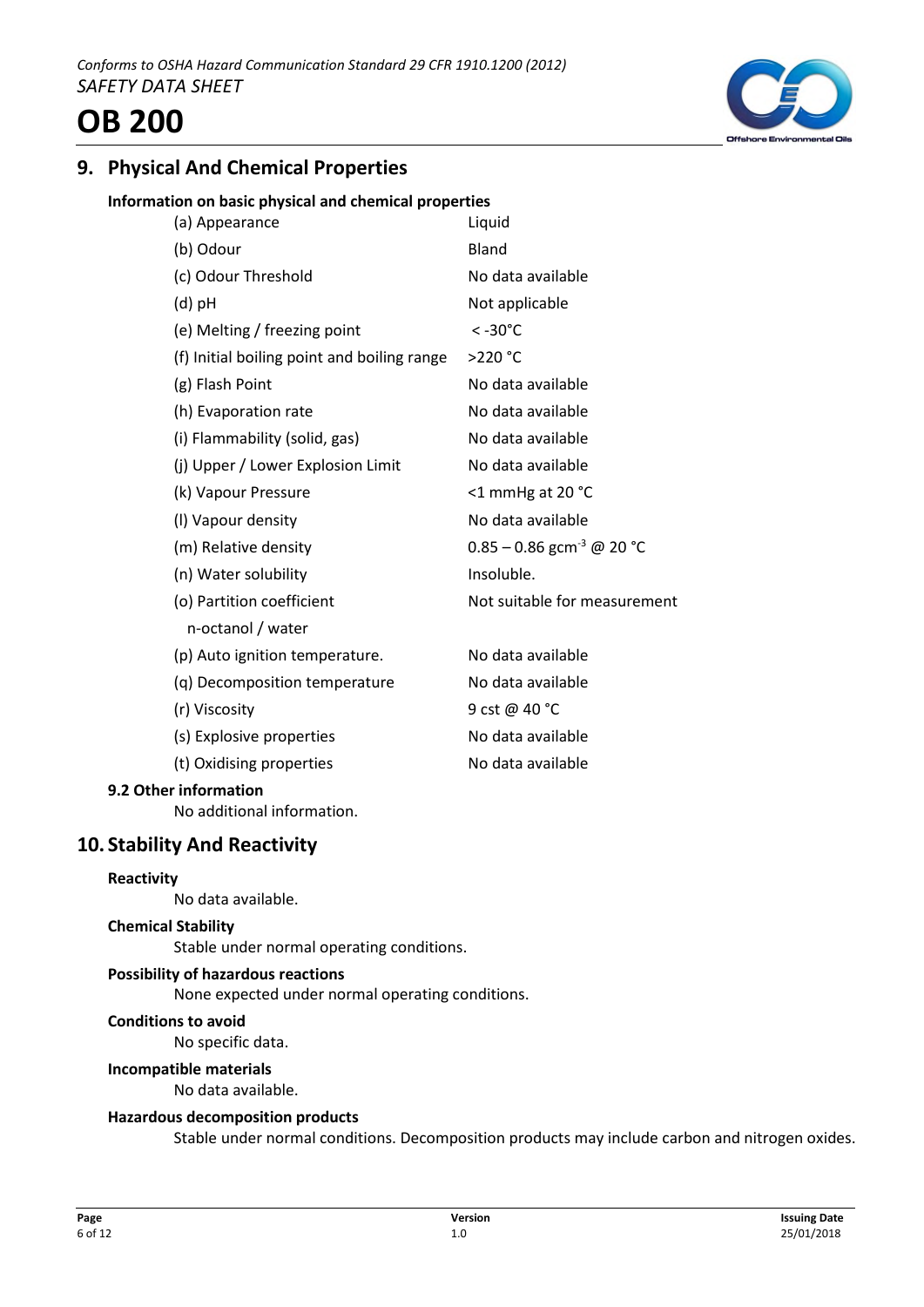



# **11. Toxicological Information**

**OB 200**

### **Information on toxicological effects**

#### **Information on likely routes of exposure**

Routes of anticipated entry: Inhalation, Dermal.

| <b>Product Information</b>                                                   |                                                                                                                                                                                                                                                                                    |
|------------------------------------------------------------------------------|------------------------------------------------------------------------------------------------------------------------------------------------------------------------------------------------------------------------------------------------------------------------------------|
| <b>Potential Acute Health Effects</b>                                        |                                                                                                                                                                                                                                                                                    |
| <b>Inhalation</b>                                                            | The product has a low vapour pressure and does not cause an<br>inhalation exposure issue at ambient conditions. Contact with<br>vapours, mists or sprays may cause irritation of the breathing<br>passages. Aspiration of spray, mist or vapour may cause<br>chemical pneumonitis. |
| Ingestion                                                                    | Aspiration hazard if swallowed - Aspiration of spray, mist or<br>vapour may cause chemical pneumonitis.                                                                                                                                                                            |
| <b>Skin Contact</b>                                                          | No known significant effects or critical hazards.                                                                                                                                                                                                                                  |
| <b>Eye Contact</b>                                                           | No known significant effects or critical hazards.                                                                                                                                                                                                                                  |
| Symptoms related to the physical, chemical and toxicological characteristics |                                                                                                                                                                                                                                                                                    |
| <b>Inhalation</b>                                                            | Symptoms may include - nausea, vomiting, headache, fatigue,<br>dizziness.                                                                                                                                                                                                          |
| Ingestion                                                                    | Symptoms may include - nausea, vomiting.                                                                                                                                                                                                                                           |
| <b>Skin Contact</b>                                                          | No known significant effects or critical hazards.                                                                                                                                                                                                                                  |
| <b>Eye Contact</b>                                                           | No known significant effects or critical hazards.                                                                                                                                                                                                                                  |
|                                                                              | Delayed and immediate effects and also chronic effects from short and long term exposure                                                                                                                                                                                           |
| <b>Inhalation</b>                                                            | Overexposure to inhalation of airborne droplets may cause                                                                                                                                                                                                                          |
|                                                                              | irritation of the respiratory tract.                                                                                                                                                                                                                                               |
| Ingestion                                                                    | Ingestion of large quantities may cause nausea and diarrhoea.                                                                                                                                                                                                                      |
| <b>Skin Contact</b>                                                          | No known significant effects or critical hazards.                                                                                                                                                                                                                                  |
| <b>Eye Contact</b>                                                           | May cause transient stinging or redness.                                                                                                                                                                                                                                           |
| <b>Potential Chronic Health Effects</b>                                      |                                                                                                                                                                                                                                                                                    |
| General                                                                      | No known significant effects or critical hazards.                                                                                                                                                                                                                                  |
| Carcinogenicity                                                              | No known significant effects or critical hazards.                                                                                                                                                                                                                                  |
| <b>Mutagenicity</b>                                                          | No known significant effects or critical hazards.                                                                                                                                                                                                                                  |
| <b>Developmental effects</b>                                                 | No known significant effects or critical hazards.                                                                                                                                                                                                                                  |
| <b>Fertility effects</b>                                                     | No known significant effects or critical hazards.                                                                                                                                                                                                                                  |
| <b>Acute Toxicity</b>                                                        | No known significant effects or critical hazards.                                                                                                                                                                                                                                  |
| <b>Skin Corrosion / Irritation</b>                                           | No known significant effects or critical hazards.                                                                                                                                                                                                                                  |
| <b>Serious Eye-Damage / Irritation</b>                                       | No known significant effects or critical hazards.                                                                                                                                                                                                                                  |
| Respiratory or skin sensitisation                                            | No known significant effects or critical hazards.                                                                                                                                                                                                                                  |
| <b>Germ Cell Mutagenicity</b>                                                | No known significant effects or critical hazards.                                                                                                                                                                                                                                  |
| Carcinogenicity                                                              | No known significant effects or critical hazards.                                                                                                                                                                                                                                  |
| <b>Reproductive Toxicity</b>                                                 | No known significant effects or critical hazards.                                                                                                                                                                                                                                  |
| Target Organ effects (STOT) -                                                | No known significant effects or critical hazards.                                                                                                                                                                                                                                  |
| <b>Single Exposure</b>                                                       |                                                                                                                                                                                                                                                                                    |
| Target Organ effects (STOT) -                                                | No known significant effects or critical hazards.                                                                                                                                                                                                                                  |
| <b>Repeated Exposure</b>                                                     |                                                                                                                                                                                                                                                                                    |
| <b>Aspiration Hazard</b>                                                     | Aspiration hazard if swallowed - Aspiration of spray, mist or vapour                                                                                                                                                                                                               |
| may cause chemical pneumonitis.                                              |                                                                                                                                                                                                                                                                                    |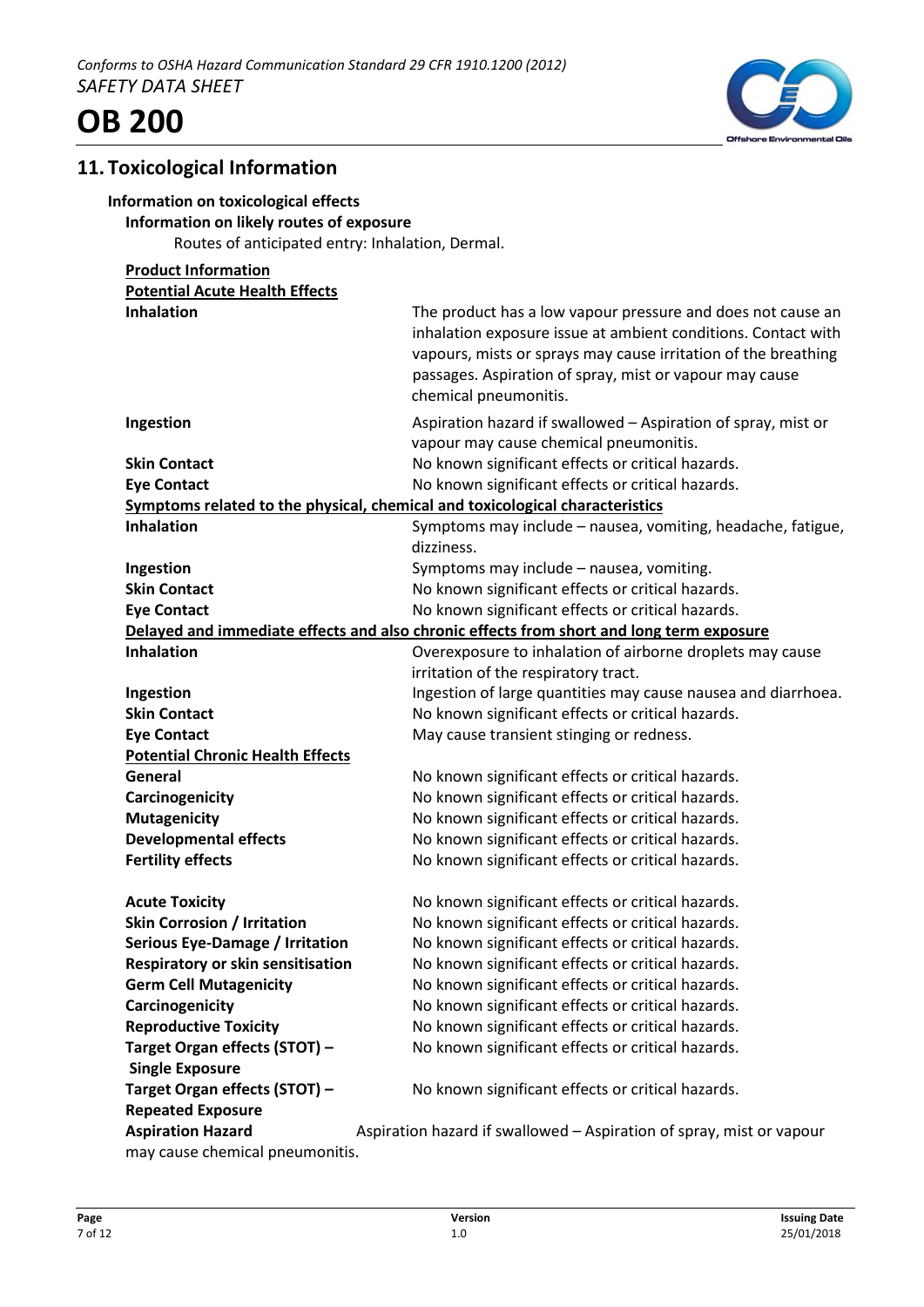



#### **Numerical measures of toxicity.**

**Acute Toxicity Estimates.**

Not available.

**The mixture contains no components which are listed in the National Toxicology Program (NTP) Report on Carcinogens (latest edition) or has been found to be a potential carcinogen in the International Agency for Research on Cancer (IARC) Monographs (latest edition), or by OSHA.**

# **12. Ecological Information**

#### **Toxicity**

All components are classified as non hazardous for the environment.

#### **Persistence and degradability**

All components are readily biodegradable.

#### **Bioaccumulative potential**

All components are not considered bioaccumulative.

#### **Mobility in soil**

| Soil / Water partition coefficient ( $K_{oc}$ ) | Not Available. |
|-------------------------------------------------|----------------|
| <b>Mobility</b>                                 | Not Available. |

#### **Results of PBT and vPvB assessment**

All components are not considered to be PBT or vPvB.

#### **Other adverse effects**

No known significant effects or critical hazards.

### **13.Disposal Considerations**

#### **Waste Disposal.**

The generation of waste should be avoided or minimised when possible. Disposal of surplus and non-recyclable products should be undertaken via a licensed waste disposal contactor. Significant quantities of waste product residues should be not be disposed of via the foul sewer. Disposal of this product, solutions and any by-products should at all times comply with the requirements of environmental protection and waste disposal legislation and any regional local authority requirements.

Empty containers completely. Retain label(s) on container. Dispose of through a licensed disposal. Where possible recycling is preferred to disposal or incineration. Empty containers or liners may retain some product residues. Avoid dispersal of spilled material and runoff and contact with soil, waterways, drains and sewers.

### **14. Transport Information**

**14.5 Environmental hazards** Not hazardous. **14.6 Special Precautions for user** None. **14.7 Transport in bulk according to** Not regulated **Annex II of MARPOL73/78 and the IBC Code**.

**14.1 UN Number** Not regulated under ADR/RID, ADN, IMDG or IATA. **14.2 UN Proper Shipping Name** Not regulated under ADR/RID, ADN, IMDG or IATA. **14.3 Transport hazard class(es)** Not regulated under ADR/RID, ADN, IMDG or IATA. **14.4 Packing group** Not regulated under ADR/RID, ADN, IMDG or IATA.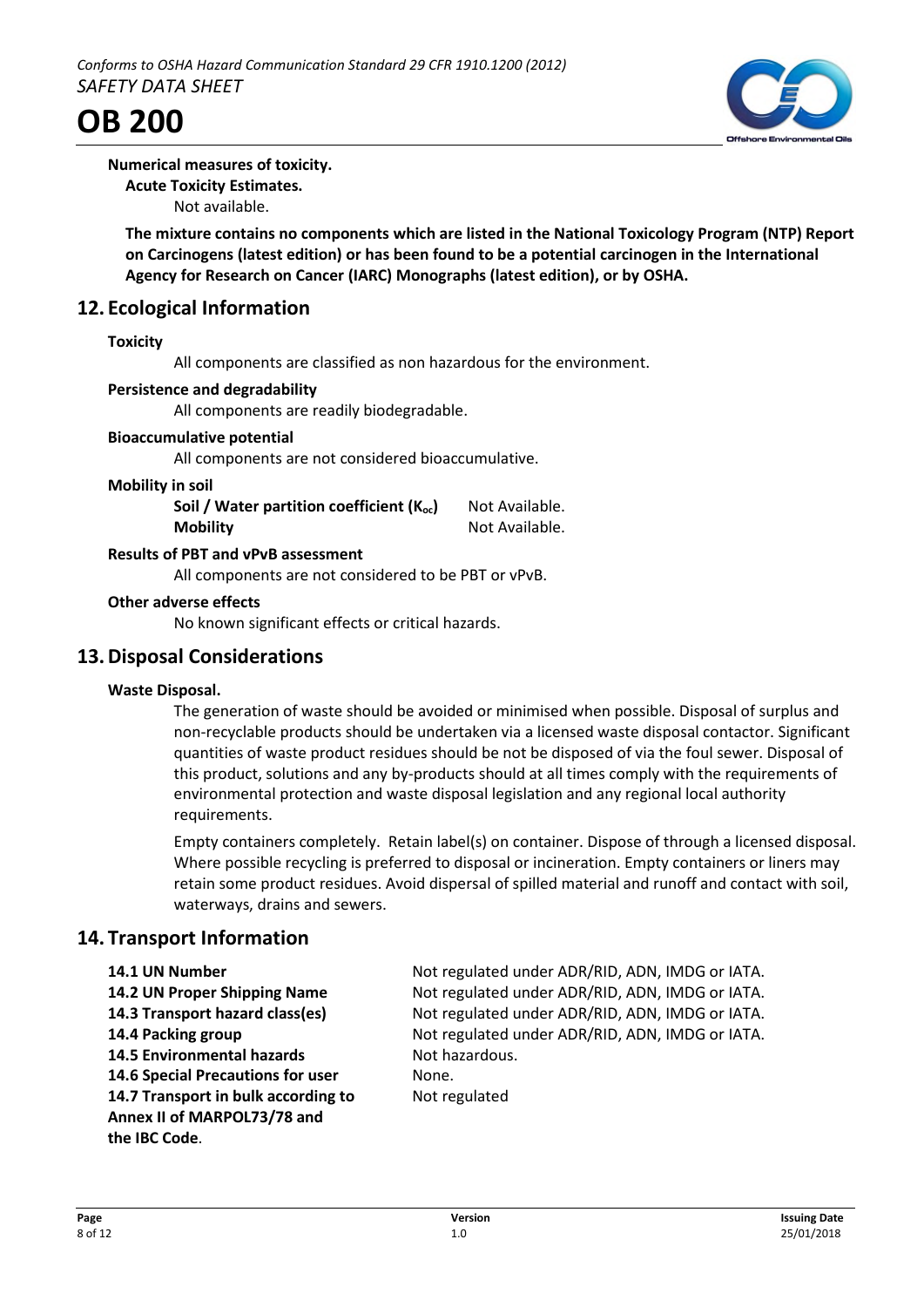

# **15.Regulatory Information**

**Safety health and environmental regulations specific for the product in question.**

#### **HCS Classification**

This product is a "hazardous chemical" as defined by the OSHA Hazard Communication Standard, 29 CFR 1910.1200

**OSHA Specifically regulated substances.**

Not applicable to the mixture or its components.

#### **U.S. Federal regulations EPCRA/SARA Right to Know**

#### **United States inventory (TSCA 8b)**

All components are listed.

#### **SARA 302/304/311/312 extremely hazardous substances** No products were found.

**SARA 302/304 emergency planning and notification** No products were found.

**SARA 302/304/311/312 hazardous chemicals** No products were found.

**SARA 311/312 SDS** No Products were found.

**Clean Water Act (CWA) 307** No products were found.

**Clean Water Act (CWA) 311** No products were found.

- **Clean Air Act (CAA) 112 accidental release prevention** No products were found.
- **Clean Air Act (CAA) 112 regulated flammable substances** No products were found.
- **Clean Air Act (CAA) 112 regulated toxic substances** No products were found.

**SARA 313 Form R – Reporting requirements**

This product does not contain any hazardous ingredients at or above regulated thresholds.

#### **SARA 313 Form R – Supplier Notification**

This product does not contain any hazardous ingredients at or above regulated thresholds.

SARA 313 notifications must not be detached from the SDS and any copying and redistribution of the SDS shall include copying and redistribution of the notice attached to copies of the SDS subsequently redistributed.

#### **State regulations**

#### **Connecticut Carcinogen Reporting**

None of the components are listed.

#### **Connecticut Hazardous Material Survey**

None of the components are listed.

#### **Florida substances**

None of the components are listed.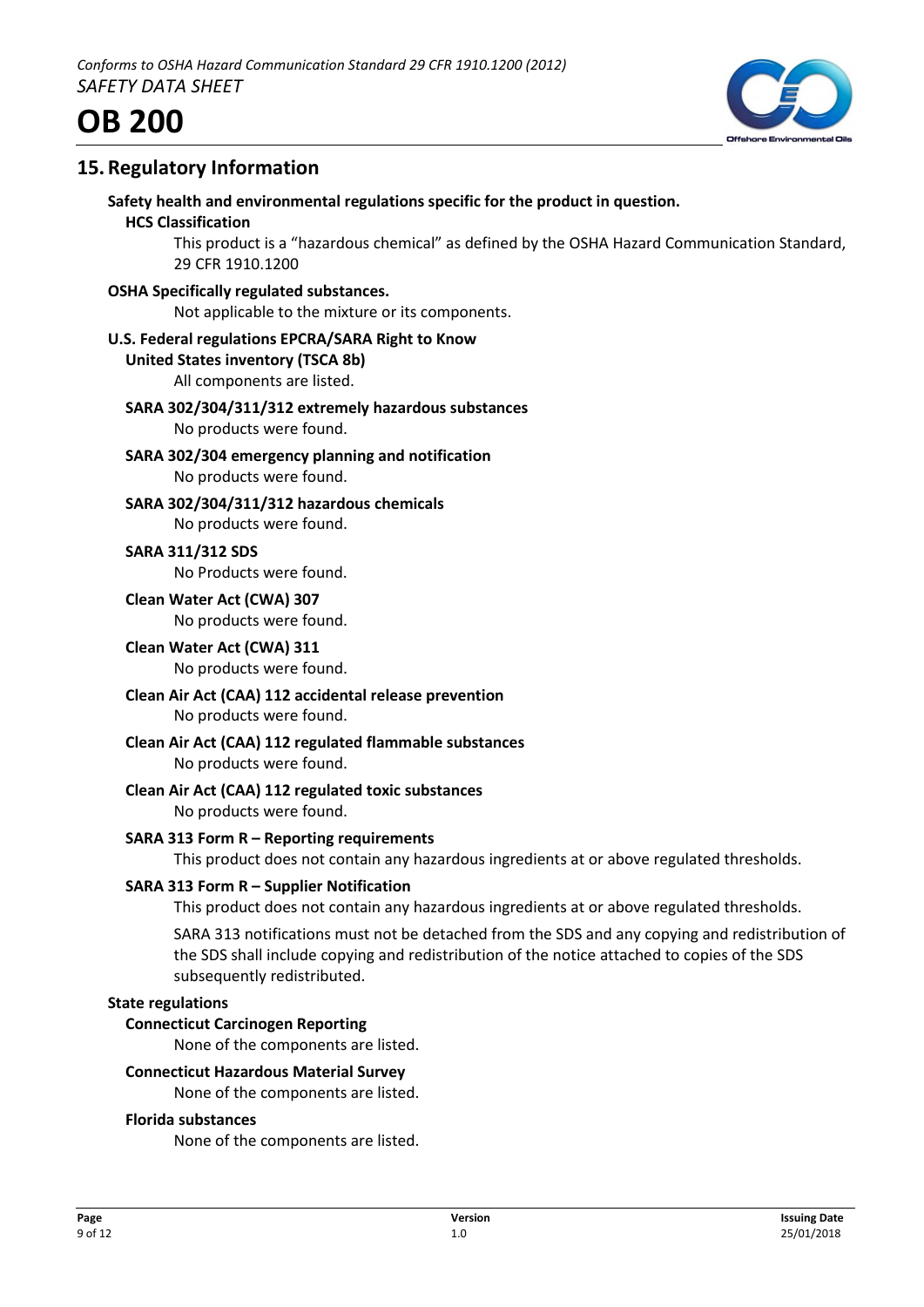

H304 Maybe fatal if swallowed and enters airways.

### **Abbreviations and Acronyms.**

| ADN | European Provisions concerning the International Carriage of Dangerous Goods |
|-----|------------------------------------------------------------------------------|
|     | by Inland Waterway.                                                          |

- ADR The European Agreement concerning the International Carriage of Dangerous Goods by Road.
- AICS Australian Inventory of Chemical Substances.

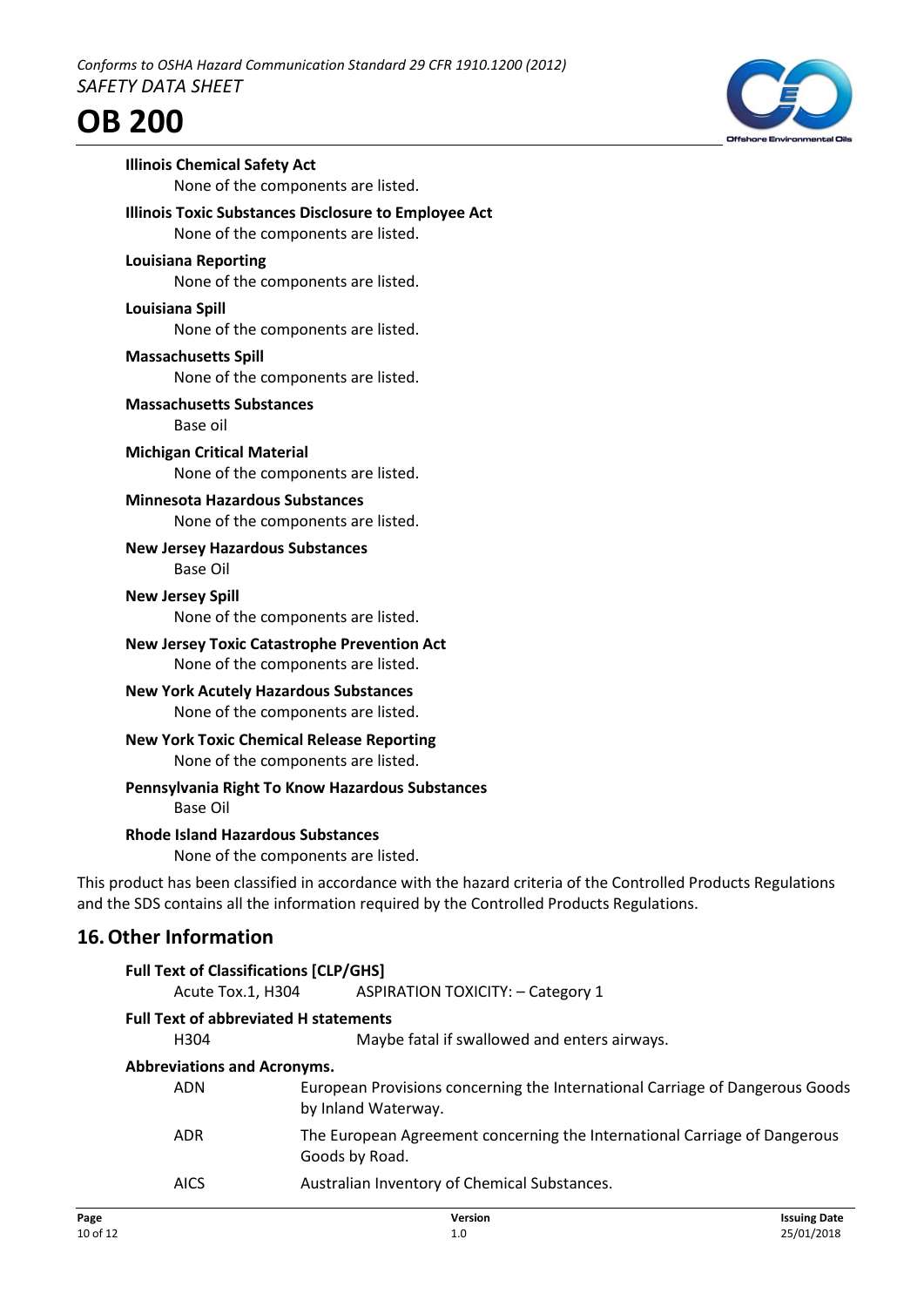

| <b>ATE</b>          | Acute Toxicity Estimate.                                                                                         |
|---------------------|------------------------------------------------------------------------------------------------------------------|
| <b>BCF</b>          | <b>Bioconcentration Factor.</b>                                                                                  |
| CAS                 | <b>Chemicals Abstract Service.</b>                                                                               |
| <b>CSA</b>          | Chemical Safety Assessment.                                                                                      |
| <b>CSR</b>          | Chemical Safety Report.                                                                                          |
| <b>DMEL</b>         | Derived Minimal effect Level                                                                                     |
| <b>DNEL</b>         | Derived No effect Level.                                                                                         |
| <b>EINECS</b>       | European Inventory of Existing Commercial chemical Substances.                                                   |
| <b>ENCS</b>         | Existing and New Chemical Substances.                                                                            |
| ES.                 | Exposure Scenario.                                                                                               |
| <b>GHS</b>          | Globally Harmonised System of Classification and Labelling of Chemicals.                                         |
| <b>IATA</b>         | International Air Transport Association.                                                                         |
| <b>IBC</b>          | Intermediate Bulk Container.                                                                                     |
| <b>IESCS</b>        | Inventory of Existing Chemical Substances Produced or Imported in China.                                         |
| <b>IMDG</b>         | International Maritime Dangerous Goods.                                                                          |
| <b>KECI</b>         | Korea Existing Chemicals Inventory.                                                                              |
| Koc                 | Soil Organic Carbon-Water Partitioning Coefficient.                                                              |
| <b>MARPOL</b>       | Marine Pollution.                                                                                                |
| <b>MARPOL 73/78</b> | International Convention for the Prevention of Pollution From Ships 1973 as<br>modified by the protocol of 1978. |
| OECD                | Organisation for Economic Cooperation and Development.                                                           |
| <b>PBT</b>          | Persistent, Bioaccumulative and Toxic.                                                                           |
| <b>PICCS</b>        | Philippines Inventory of Chemicals and Chemical Substances.                                                      |
| <b>PNEC</b>         | Predicted No Effect Concentration.                                                                               |
| REACH               | Registration, Evaluation, Authorisation and restriction of Chemicals.                                            |
| <b>RID</b>          | The Regulations concerning the International Carriage of Dangerous Goods by<br>Rail.                             |
| STOT-RE             | Specific Target Organ Toxicity - Repeated Exposure.                                                              |
| STOT-SE             | Specific Target Organ Toxicity - Single Exposure.                                                                |
| <b>SVHC</b>         | Substance of Very High Concern.                                                                                  |
| <b>TSCI</b>         | Taiwan Chemical Substance Inventory.                                                                             |
| <b>TWA</b>          | Time Weighted Average.                                                                                           |
| UN                  | United Nations.                                                                                                  |
| <b>UVCB</b>         | Chemical Substances of Unknown or Variable Composition, Complex Reaction<br>Products and Biological Materials.   |
| <b>VOC</b>          | Volatile Organic Compound.                                                                                       |
| vPvB                | Very Persistent and Very Toxic.                                                                                  |